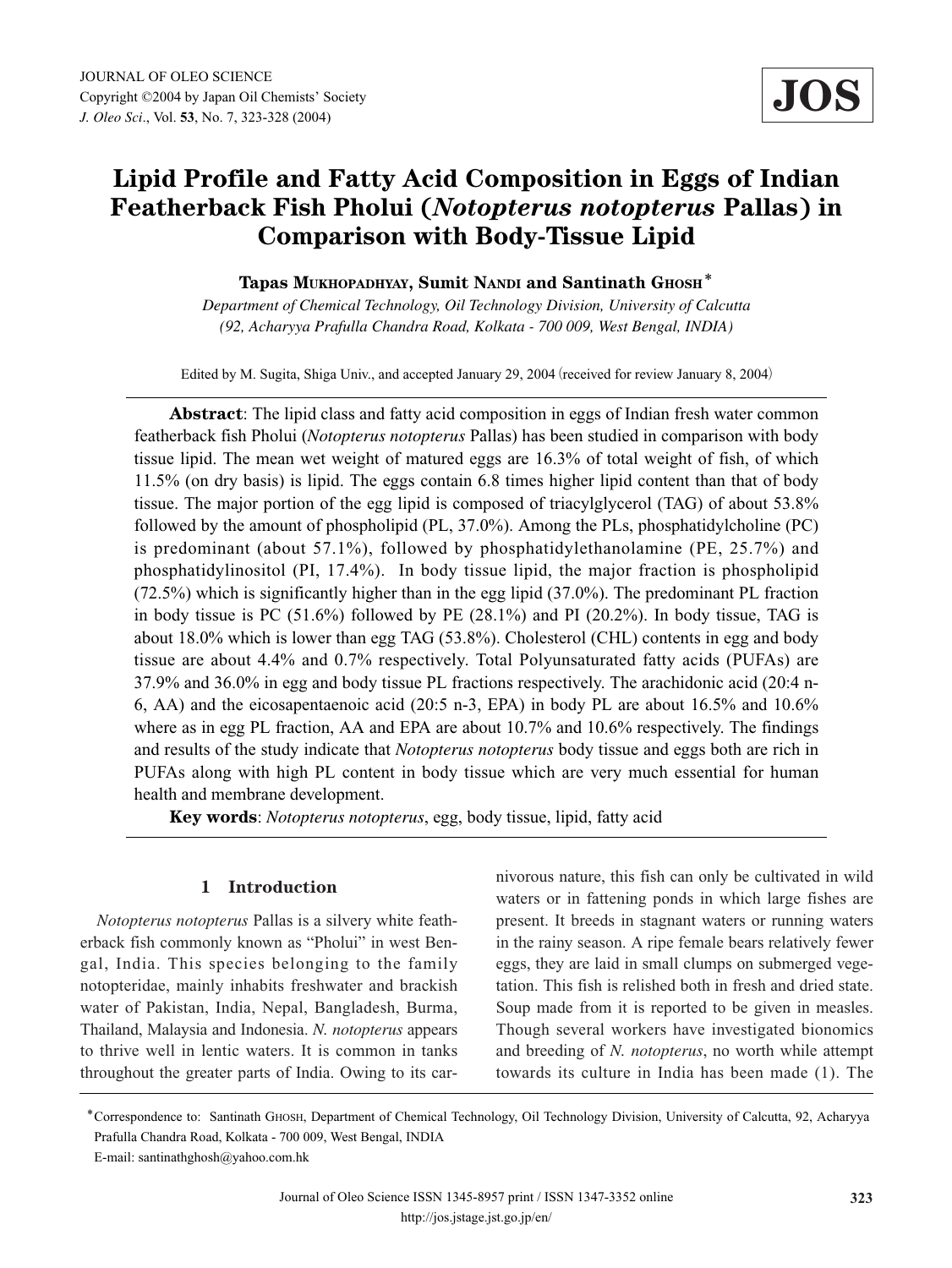research work on Indian fresh water or brackish water fish egg lipids and their biochemical and nutritional significance of essential fatty acids are scares, taking into consideration the impact of the fish brood on the quality of the eggs. A great deal of work has already been done on the lipid composition of fish eggs of marine and fresh water species and their probables correlation with the fertilization and embryonic development in fish (2- 5). The egg quality of fresh water fishes are measured as hatchability and other parameters and are related to the content of fatty acids in eggs (6). For marine fish, high content of n-3 PUFAs in eggs and larvae are required for successful development of larvae (7).

The lipid nutrition in fish suggests that certain larval stages require PL in their diets (8,9). The essentiality of PL from carp larvae (*Cyprinus carpio* L.) have also been studied (10,11). Carp larvae can be fed exclusively on semipurified diet and strongly react to PL supplementation (10).

In our continuous research programme we have already studied lipid profile and fatty acid composition in eggs of *Cyprinus carpio* L. (12). In the present study, investigation has been made on the lipid profile of *N. notopterus* eggs of Indian origin to find out whether egg lipids contain any important fatty acids in significant proportions, their nutritional significance in fish and also in human beings on the basis of essential fatty acids present in both neutral and PL fractions.

### **2 Experimental**

# **2**・**1 Sample Collection and Lipid Extraction**

Fresh matured unfertilized eggs of *N. notopterus* of six different living gravid females weighing about 75.3 g. were collected during rainy season (spawning season) from fisherman in the time of netting at Sodepur, Kolkata, West Bengal, India. The eggs and body tissue sample from different body parts of the respective six fishes were collected and stored separately in glass vials containing chloroform/ methanol  $(2:1, v/v)$  and  $0.01\%$ (w/w) butylated hydroxy toluene (BHT) at  $-20^{\circ}$ C prior to extraction.

The total lipid was extracted from body tissues and eggs individually by the extraction method of Folch *et al*.(13). After extraction, chloroform was removed under the stream of nitrogen and finally the lipid was dried under vacuum and stored separately at  $-20^{\circ}$  for analysis.

#### **2**・**2 Lipid Analysis**

The isolated lipids were mainly a mixture of PL, cholesterol (CHL) and triacylglycerol (TAG) with a trace amount of diacylglycerol (DG), monoacylglycerol (MG) and hydrocarbon as identified distinctly on thin layer chromatographic (TLC) plate (Silicagel G; solvent system hexane /diethyl ether, 70:30 v/v) with phosphate stain, standard cholesterol, TAG, DG, MG and hydrocarbon.

The major lipid class components of PL and TAG were separated on a preparative TLC plate (20 cm  $\times$  20 cm) with the above solvent system, and the individual fractions were extracted with diethyl ether.

The total cholesterol was estimated according to the standard method of Zlatkis *et al*. (14).

The total fatty acid composition of the lipid and of the isolated TAG and PL were determined by Gas-liquid chromatography (GLC) method after derivatization into methyl esters as mentioned in our previous publication (12).

#### **3 Results and Discussion**

Six different body tissues and eggs of the respective individual fish of *N. notopterus* were analysed separately and total lipid content and their lipid class compositions are shown in **Table 1**. Mean wet weight of matured eggs are 16.3% of the total weight of fish. The lipid content of egg is about 11.5% (on dry basis) which is higher in comparison with body tissue lipid content (about 1.70%). The major portion of both the egg and body tissue lipid is composed of mainly PL (about 37.0  $\%$  in egg and 72.5% in body tissue), TAG (about 53.8%) in egg and only 18.0% in body tissue) and CHL (about 4.4% in egg and only about 0.7% in body tissue lipid) as shown in **Fig. 1**. Besides these components trace amount of monoacylglycerol (MG), diacylglycerol (DG), fatty acids and hydrocarbons are observed in the thin layer chromatographic plate.

PLs present in the total lipid of both egg and body tissue are fractionated to determine the individual components (**Table 2**). Among the PLs most abundant is phosphatidylcholine (PC) about 57.1% and 51.6% respectively in egg and body tissue. Phosphatidylethanolamine (PE) is about 25.7% and 28.1% in egg and body tissue respectively (**Fig. 2**). The other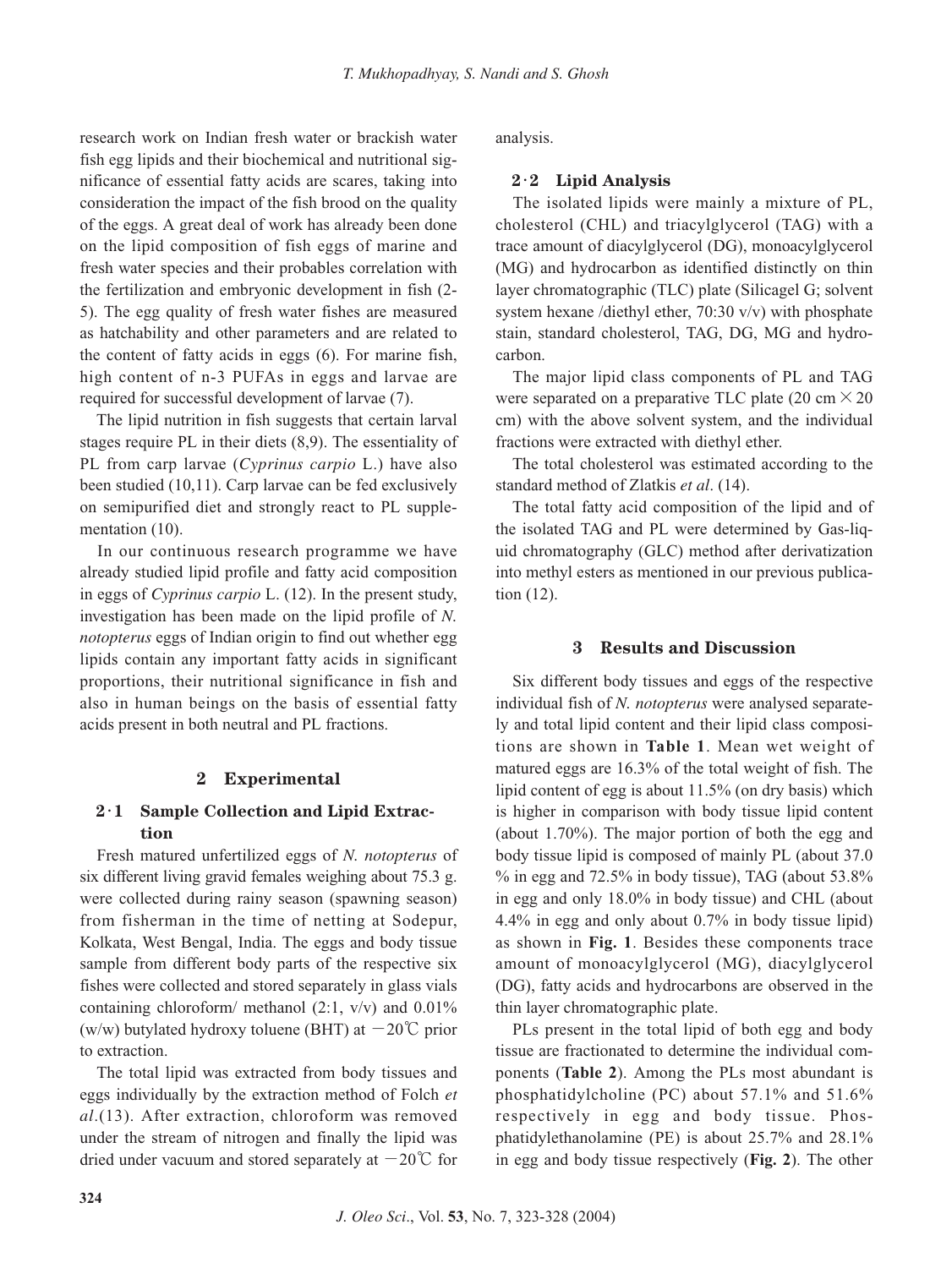| Total weight of fish (wet weight in g.)    | $75.3 \pm 1.39$ |                    |  |
|--------------------------------------------|-----------------|--------------------|--|
| Weight of fish eggs (wet weight in g.)     | $12.3 \pm 1.38$ |                    |  |
| Moisture content in fish eggs $(\%)$       | 59.3 $\pm$ 1.16 |                    |  |
| Moisture content in body tissue $(\%)$     | 54.5 $\pm 1.00$ |                    |  |
| Lipid content $(\%$ dry weight) in eggs    | $11.5 \pm 0.43$ |                    |  |
| Lipid content $(\%$ dry weight) in tissue  | $1.70 \pm 0.10$ |                    |  |
| Lipid class composition (% of total lipid) | Eggs            | Body tissue        |  |
| Phospholipid $(\% )$                       | $37.0 \pm 0.85$ | $72.5 + 1.48$      |  |
| Cholesterol $(\% )$                        | $4.4 \pm 0.25$  | $0.7 \pm 0.10$     |  |
| Triacylglycerol $(\% )$                    | $53.8 \pm 0.73$ | $\pm 0.71$<br>18.0 |  |
|                                            |                 |                    |  |

**Table 1** Lipid Content and Lipid Class Composition in Eggs and Body Tissue of Pholui (*Notopterus notopterus*)\*.

\* Values are mean  $\pm$  SE, n = 6



Fig. 1 Comparative Study on Lipid Class Composition (% of Total Lipid) in Egg and Body Tissue of *N*. *notopterus.*

**Table 2** Major Phospholipid Fractions (% of Total Phospholipid) in the Eggs and Body Tissue of Pholui (*Notopterus notopterus*)\*.

| PL fractions                       | Egg                               | Body tissue                       |
|------------------------------------|-----------------------------------|-----------------------------------|
| Phosphatidyl choline $(PC)$ $(\%)$ |                                   | $57.1 \pm 1.86$   $51.6 \pm 0.72$ |
| Phosphatidyl inositol (PI) $(\% )$ |                                   | $17.4 \pm 1.25$   20.2 $\pm$ 1.03 |
| Phosphatidyl ethanolamine (PE) (%) | 25.7 $\pm$ 1.34   28.1 $\pm$ 0.55 |                                   |

\* Values are mean  $\pm$  SE, n = 6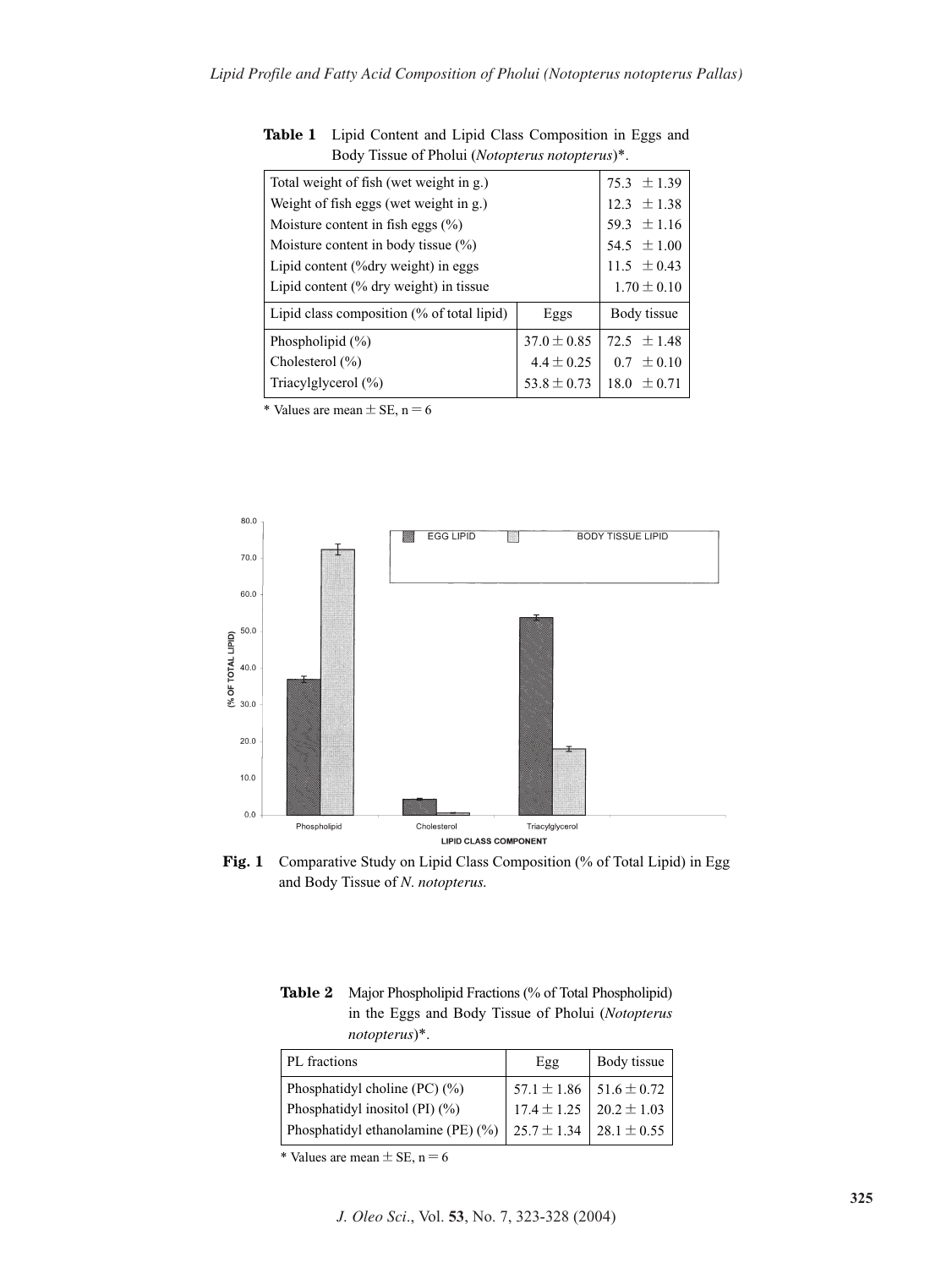PL fraction, phosphatidylinositol (PI) is about 17.4% in egg and 20.2% in body tissue.

PL is the major lipid fraction in the body tissue of *N. notopterus* where as TAG is the predominant fraction in egg lipid. Both in egg and body tissue phospholipid, PC is the predominant fraction. PC is long been known for its structural role in eggs. PC is also implicated as a very important metabolic precursor in eggs and larvae of many marine fishes. PC is catabolised in halibut plaice (*Pleuronectes platessa*) and turbot during embryogenesis, prior to first feeding (15). Fresher *et al*. (8) also showed that PC was a source of metabolic energy and a source of essential fatty acid (EFA), organic phosphorous in eggs and larvae of Cod (*Gadus morhua*). Evans *et al*. (4) showed that PC was playing an important role after fertilization for Atlantic halibut (*Hippoglossus hippoglossus*). High amount of PC in eggs of *N. notopterus* will definitely play a significant role during embryogenesis.

Fatty acid composition of total lipid, TAG and PL fractions both in eggs and body tissues are shown in **Table 3**. Among the saturated fatty acids most abundant is palmitic acid (16:0), about 33.7%, 34.3% and 22.5% in body tissue total lipid, TAG and PL fractions respectively where as in egg, palmitic acid is about 37.9%, 48.3% and 22.1% in total lipid, TAG and PL fractions respectively. The monoenoic fatty acids are represented by two major components palmitoleic (16:1) and oleic acids (18:1). Both in egg and body tissue oleic acid (18:1) is significantly higher than palmitoleic acid. Arachidonic acid (20:4 n-6 AA) and docosahexaenoic

acid (22:6 n-3 DHA) in the PL fraction of egg lipid are about 10.7% and 11.2% whereas in body tissue lipid AA and DHA are 16.5% and 4.2% in PL fraction. Eicosapetaenoic acid (20:5 n-3 EPA) is the major HUFA component. EPA is about 11.3%, 7.8% and 10.6% in body tissue total lipid, TAG and PL respectively in comparison with about 5.9%, 3.0% and 10.6% in egg total lipid, TAG and PL fraction respectively. So, it is clear that polyunsaturated fatty acids are accumulated mainly in the PL fraction than in TAG both in egg and body tissue.

Fresh water fish species is mainly characterised by high proportion of n-6 PUFA. About 20.3 % and 15.6% n-6 and n-3 PUFAs are accumulated in the body tissue PL where as  $23.7\%$  and  $14.1\%$  n-3 and n-6 PUFAs are accumulated in egg PL fraction. Therefore, the ratio of total n-3 to n-6 fatty acid is ranging from 0.8 to 1.7 which is very much significant for fresh water fishes.

The nutritional significance of n-3 fatty acids like EPA and DHA have been extensively investigated due to low incidence of coronary heart disease among populations who consume large amount of fish (16). Marine fishes are rich in n-3 PUFAs. Compared with marine fish, fresh water fishes contain high amount of  $C_{18}$ PUFAs and also substantial amount of EPA and DHA (17). A significant amount of EPA both in body tissue and egg along with remarkable amount of DHA in egg PL also supports the previous findings observed by others. Fresh water fish species are also able to desaturate and elongate larger quantities of  $C_{18}$  n-6 and n-3 PUF A to  $C_{20}$  and  $C_{22}$  desaturates (2,18,19). Soup made from



**Fig. 2** Distribution of Major Phospholipid Fractions in Eggs and Body Tissue of *N. notopterus*.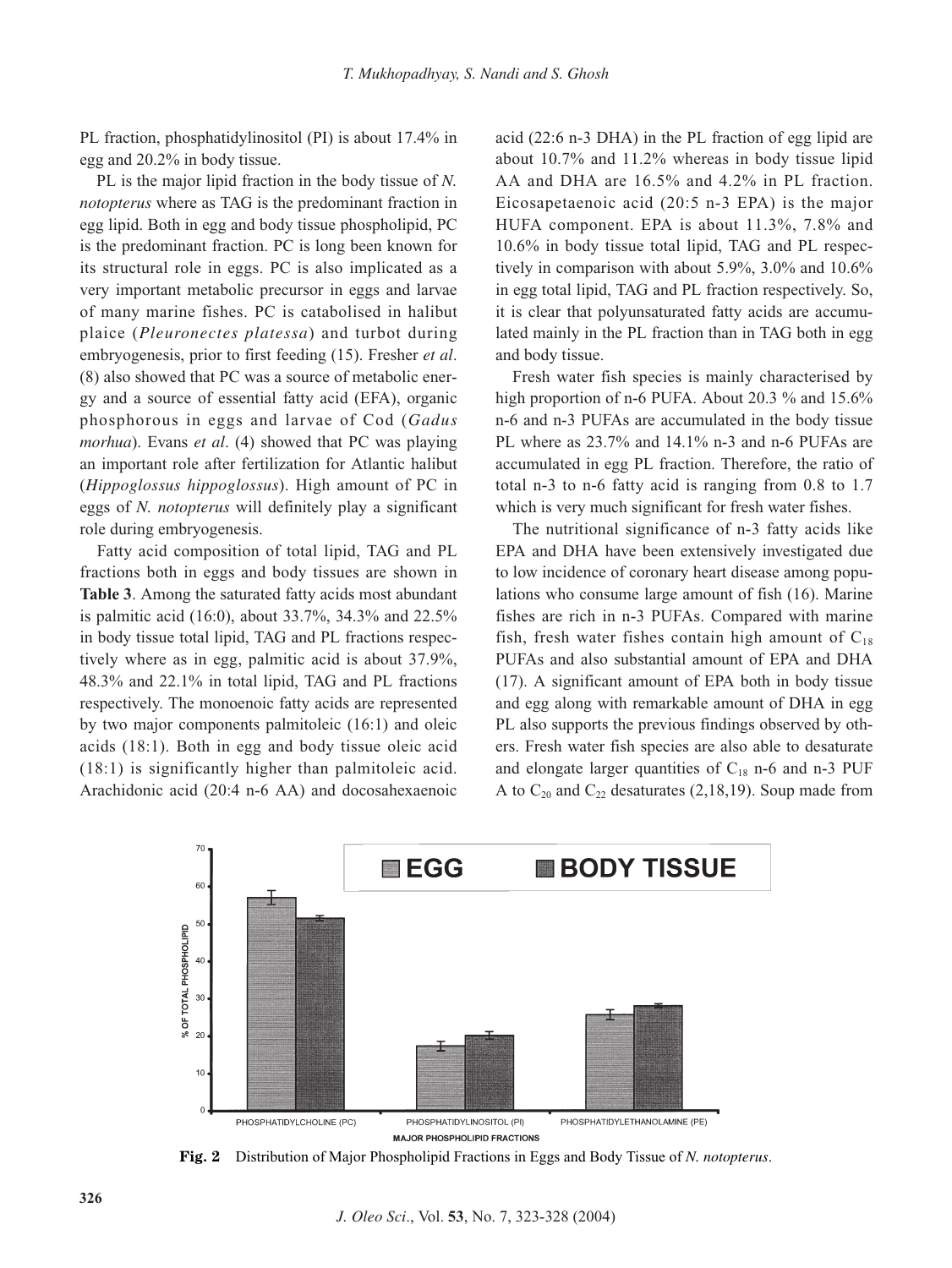| Body tissue lipid                       |                 |                 | Egg lipid       |                 |                 |                 |
|-----------------------------------------|-----------------|-----------------|-----------------|-----------------|-----------------|-----------------|
| Fatty acid                              | <b>TOTAL</b>    | <b>TAG</b>      | PL              | <b>TOTAL</b>    | <b>TAG</b>      | PL              |
| 14:0                                    | $3.5 \pm 0.18$  | $6.1 \pm 0.02$  | $0.1 \pm 0.0$   | $1.6 \pm 0.14$  | $2.1 \pm 0.34$  | $0.2 \pm 0.03$  |
| 16:0                                    | $33.7 \pm 0.33$ | $34.3 \pm 0.11$ | $22.5 \pm 0.16$ | $37.9 \pm 1.77$ | $48.3 \pm 0.74$ | $22.1 \pm 1.52$ |
| 18:0                                    | $4.1 \pm 0.14$  | $7.1 \pm 0.04$  | $2.4 \pm 0.13$  | $8.1 \pm 0.25$  | $4.3 \pm 0.12$  | $10.6 \pm 0.22$ |
| 20:0                                    | $1.4 \pm 0.02$  | $0.8 \pm 0.01$  | $0.3 \pm 0.01$  | $0.8 \pm 0.09$  | $1.6 \pm 0.11$  | $1.0 \pm 0.11$  |
| 22:0                                    | $1.1 \pm 0.10$  | $0.9 \pm 0.02$  | $0.5 \pm 0.0$   | $0.5 \pm 0.05$  | $0.4 \pm 0.04$  | $0.7 \pm 0.03$  |
| 24:0                                    | $0.8 \pm 0.04$  | $0.8 \pm 0.0$   | $0.6 \pm 0.0$   | $1.8 \pm 0.06$  | $0.4 \pm 0.04$  | $1.8 \pm 0.06$  |
| <b>TOTAL</b><br><b>SATURATES</b>        | $44.6 \pm 0.25$ | $50.1 \pm 0.08$ | $26.4 \pm 0.21$ | $50.7 \pm 1.66$ | $57.0 \pm 0.91$ | $36.1 \pm 1.29$ |
| 14:1                                    | $0.9 \pm 0.0$   | $0.5 \pm 0.0$   | $0.3 \pm 0.03$  | $0.7 \pm 0.04$  | $0.8 \pm 0.07$  | 0.0             |
| 16:1                                    | $8.1 \pm 0.16$  | $12.5 \pm 0.07$ | $0.7 \pm 0.02$  | $3.3 \pm 0.24$  | $4.6 \pm 0.21$  | $3.6 \pm 0.47$  |
| 18:1                                    | $19.4 \pm 0.14$ | $19.5 \pm 0.14$ | $36.7 \pm 0.09$ | $23.9 \pm 0.39$ | $20.8 \pm 0.38$ | $22.2 \pm 0.25$ |
| <b>TOTAL MONO</b><br><b>UNSATURATES</b> | $28.3 \pm 0.28$ | $32.5 \pm 0.09$ | $37.8 \pm 0.09$ | $29.8 \pm 1.79$ | $26.2 \pm 0.34$ | $25.8 \pm 0.56$ |
| $18:2(n-6)$                             | $5.5 \pm 0.09$  | $4.4 \pm 0.04$  | $3.9 \pm 0.14$  | $5.2 \pm 0.43$  | $5.4 \pm 0.26$  | $3.4 \pm 1.51$  |
| $20:4(n-6)$                             | $7.7 \pm 0.12$  | $3.1 \pm 0.02$  | $16.5 \pm 0.12$ | $4.9 \pm 0.68$  | $3.4 \pm 0.09$  | $10.7 \pm 0.29$ |
| $20:5(n-3)$                             | $11.3 \pm 0.10$ | $7.8 \pm 0.03$  | $10.6 \pm 0.14$ | $5.9 \pm 0.17$  | $3.0 \pm 0.55$  | $10.6 \pm 0.74$ |
| $22:5(n-3)$                             | $0.5 \pm 0.06$  | $0.4 \pm 0.02$  | $0.6 \pm 0.02$  | $0.8 \pm 0.06$  | $0.7 \pm 0.08$  | $1.9 \pm 0.17$  |
| $22:6(n-3)$                             | $1.9 \pm 0.04$  | $1.6 \pm 0.02$  | $4.2 \pm 0.28$  | $4.6 \pm 0.68$  | $4.2 \pm 0.20$  | $11.2 \pm 0.17$ |
| <b>TOTAL PUFA</b>                       | $26.9 \pm 0.21$ | $17.4 \pm 0.07$ | $36.0 \pm 0.26$ | $21.4 \pm 1.75$ | $16.8 \pm 0.96$ | $37.9 \pm 0.85$ |
| $(n-3)$ total                           | $13.6 \pm 0.05$ | $9.8 \pm 0.02$  | $15.6 \pm 0.07$ | $11.4 \pm 0.05$ | $8.3 \pm 0.03$  | $23.7 \pm 0.23$ |
| $(n-6)$ total                           | $13.0 \pm 0.11$ | $7.5 \pm 0.03$  | $20.3 \pm 0.27$ | $10.0 \pm 0.06$ | $8.9 \pm 0.05$  | $14.1 \pm 0.08$ |
| $(n-3)/(n-6)$                           | $1.05 \pm 0.01$ | $1.3 \pm 0.03$  | $0.8 \pm 0.01$  | $1.1 \pm 0.03$  | $0.9 \pm 0.02$  | $1.7 \pm 0.05$  |

Fatty acid composition  $(\% w/w)$  in **Table 3** Fatty Acid Composition of Egg Lipid and Body Tissue Lipid of Pholui (*Notopterus notopterus*)\*.

\* Values are mean  $\pm$  SE, n = 6

*N. notopterus*, is being reported to be helpful during measles in different states of India (1). Most probably the soup containing high amount of phospholipid and low cholesterol along with substantial amount of essential fatty acids is very much beneficial for damaged membrane development. The dried fish is also very important in fishery for brood stock diet specially for high PL, essential fatty acid and low cholesterol value.

## **4 Conclusion**

The results show that *N. notopterus* fish as a whole along with its eggs are very rich in phospholipids and PUFAs. A major portion of PUFAs are distributed in the respective PL fractions. This information should help in aquaculture of *N. notopterus* and also may be helpful to evaluate the nutritional significance of the fish along with its eggs.

### **References**

- 1. P.K. TALWAR and A.G. JHINGRAN, *Inland Fishes of India and Adjacent countries*, Vol. **1**, Oxford and IBM Publishing Co. Pvt. Ltd., New Delhi, pp. 64-65 (1991).
- 2. K.A. ULRUND and O.G. NEILSEN, Fatty Acid Composition in Eggs of Atlantic cod (*Gadus morhua*), *Can. J. Fish Aquat. Sci*., Vol. **45**, 898-901 (1998).
- 3. M.H. REGINAL and L. CURRY WOOD III, Comparative Fatty Acid Composition of Eggs from Domesticated and Wild Stripped Bass (*Morone saxotilis*), *Aquaculture*, Vol. **133**, 225- 233 (1995).
- 4. R.P. EVANS, C.C. PARRISH, J.A. BROWN and P.J. DAVIS Biochemical Composition of Eggs from Repeat and First-time Spawning Captive Atlantic Halibut (*Hippoglossus hippoglossus*), *Aquaculture*, Vol. **139**, 139-149 (1996).
- 5. J.R. RAINUZZO, K.I. REITAN and Y. OLSEN, The Significance of Lipids at Early Stages of Marine Fish; A. Review, *Aquaculture*, Vol. **155**, 103-115 (1997).
- 6. T. WATANABE, T. TAKUCHI and M. SAITO, Effect of Low